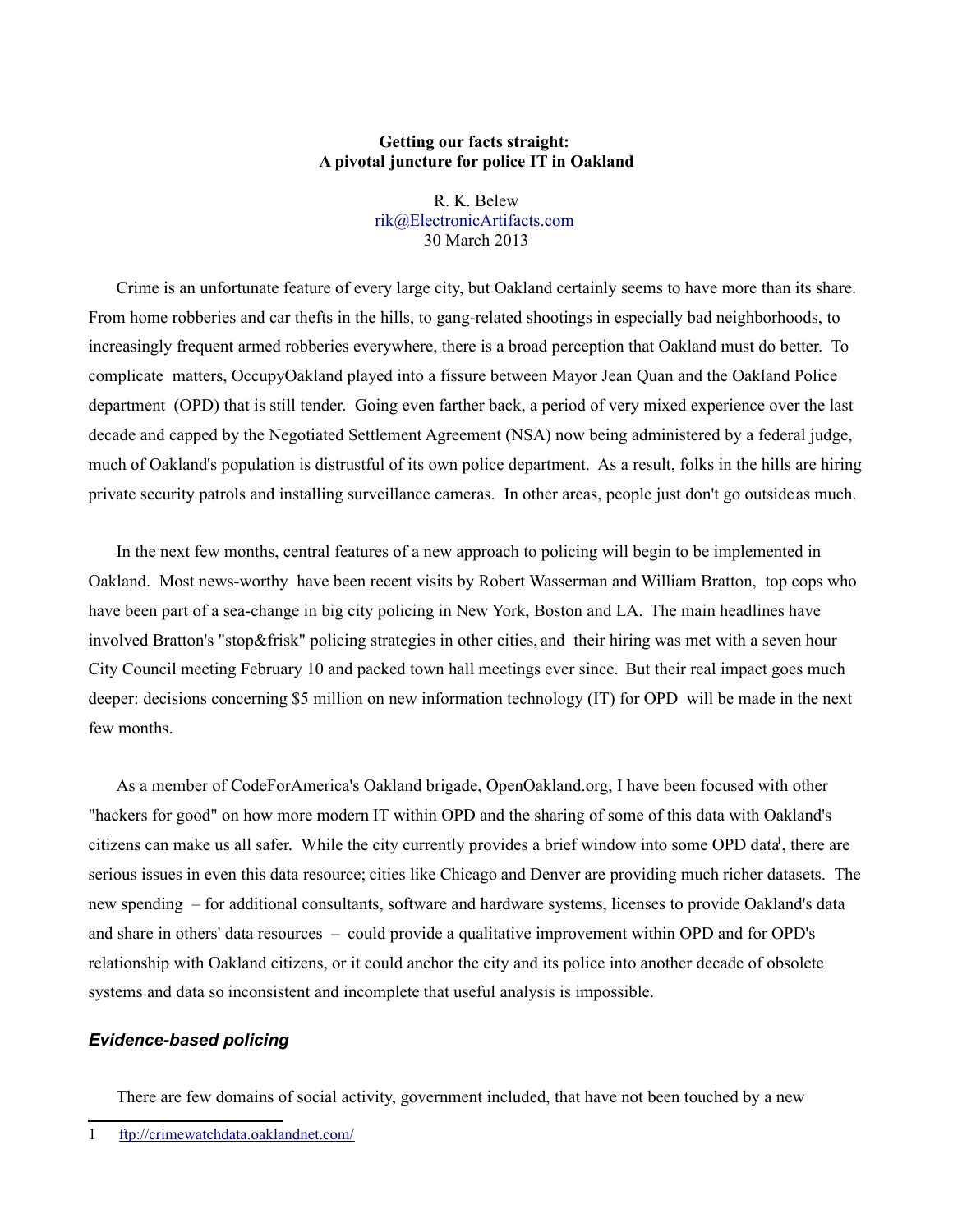emphasis on data-based decision-making. "Evidence-based" is an especially common qualifier in medical decision-making, where clinical decisions are based on success and failure in previous cases. As more and more "big data" becomes available, the need to inform decisions that were previously based only on intuition can be connected to available data<sup>[2](#page-1-0)</sup>. CodeForAmerica and broader OpenGovernment activities are trying to bring these same techniques to city, state and federal government.

Policing is a good place to start. The emphasis by both Wasserman and Bratton on CompStat (COMPuter STATistics, police-speak for empirically-based decision-making) has been a constant feature in all of their presentations. They are convinced that by carefully watching patterns in prior crimes, they can make useful predictions about where they are likely to occur next. Wasserman and Bratton need solid data for their plans; then, so will OPD as it executes, monitors and adapts these plans into the future.

The citizens of Oakland need access to accurate data, too. The mutual distrust that is currently evident between city officials, OPD, and the citizens of Oakland are sometimes fed by fundamentally different factual bases. Consider Mayor Quan's focus on "100 blocks" for especially intensive policing, and USC's analysis of the "same" data<sup>[3](#page-1-1)</sup>. As commercial interests begin to scavage crime data (e.g., Trulia.com for real estate pricing), from wherever they can, the potential for data misinterpretation and misuse can only increase. On the other hand, if all these varied stake-holders could come to trust a common reference data set, a common database could also become a basis for building mutual trust.

### *Opportunities*

"Software engineering" used to mean (I speak as an ex-computer science professor who has programming computers since the 1970s) spending enormous amounts of time and money to develop elaborate specifications for software systems, years before a single line of code was written. Often the needs of the corporation had changed so much by the time software was actually written that the process needed to start all over again, and this wasteful cycle repeated itself. Today, much more "agile" approaches are used, with quick-and-dirty initial prototype solutions generated to see how close they are to user needs, and the prototype progressively refined from there. Many of Oakland's IT systems are legacies of old-school software planning, while the quickly changing data becoming available to OPD (and the rest of the city) demands much more agile development methods.

Few conversations about Oakland's crime don't involve guns, but currently OPD provides no data concerning

<span id="page-1-0"></span><sup>2</sup> <http://www.nytimes.com/2013/03/24/nyregion/mayor-bloombergs-geek-squad.html>

<span id="page-1-1"></span><sup>3</sup> <http://www.sfgate.com/bayarea/article/Jean-Quan-given-incorrect-data-on-100-blocks-3667594.php>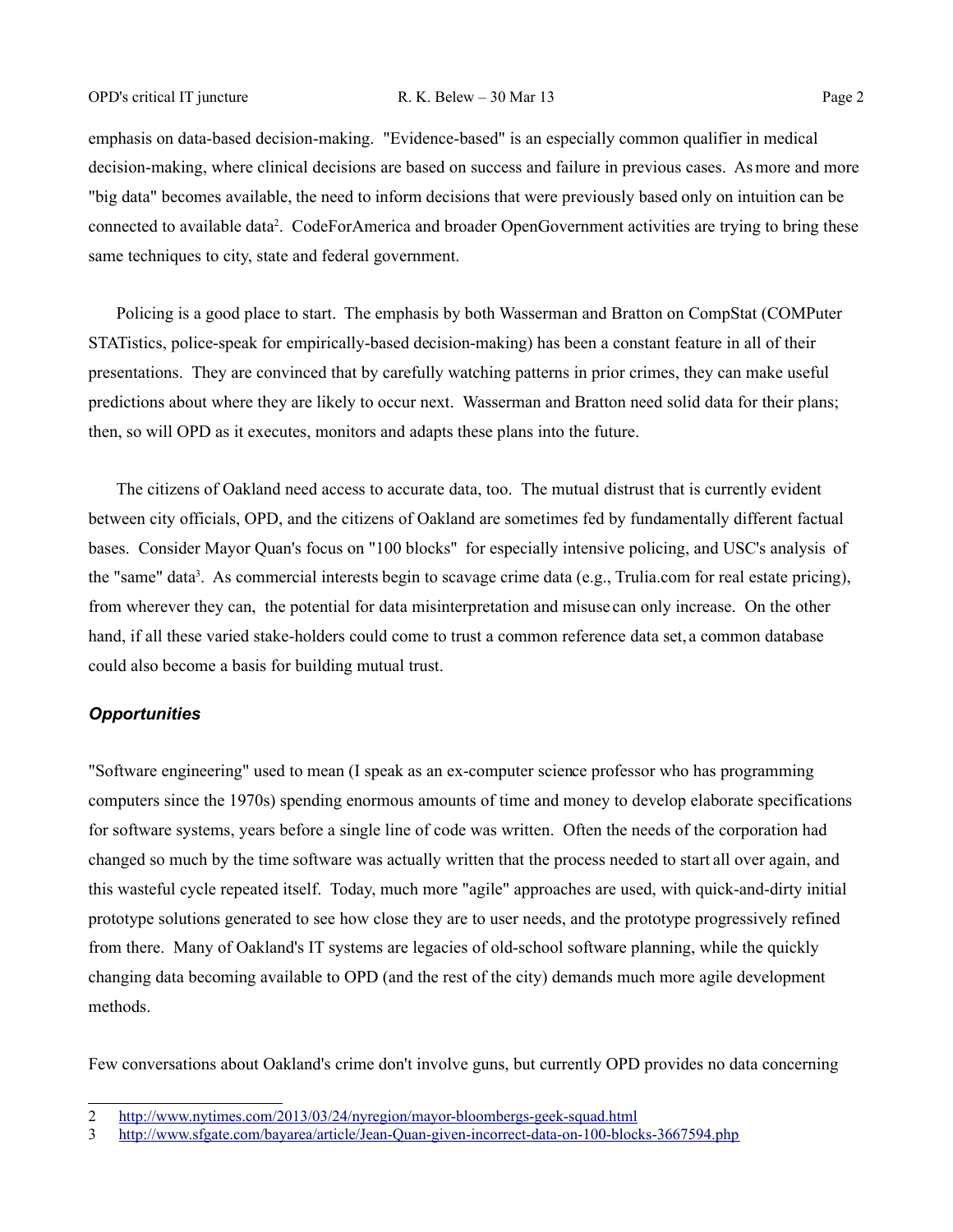## OPD's critical IT juncture Page 3

whether a gun or knife was used in a crime, let alone what kind of weapons are used. This allows us all to have our favorite "folk theory" regarding gun use generally, their role in crimes, the importance of magazine size, etc. Should schools have armed officers? Should we be training teachers to shoot? The need for clear-eyed, evidence-based approach to these problems is especially clear. And the timing couldn't be better: In the aftermath of the Newtown shootings and in response to the 30,000 gun deaths each year, President Obama signed an executive order allowing gun violence research and treatment like the public health risk it is. Again, the first step is keeping good records.

OPD officers currently spend between a third and a half of their time each day filling out paperwork. Every fast food joint uses technology to make their order takers as efficient as possible; OPD officers deserve at least this consideration. Modern data collection techniques using tools such as computer tablets, voice-recognition, GPS units, audio "Portable Digital Recording Devices" and even cameras, allow immediate acquisition of many basic data facts. This could then allow sworn officers to apply their best efforts to the important bits, interpreting and categorizing the basic facts into a meaningful context.

A central truth emerging from the analysis of big data is that it becomes even more valuable when multiple data sources are combined. In the OPD case, an excellent example of the utility of combining across data sources is provided by two separate data streams, one coming from ShotSpotter and the from OPD's dispatch call (911) records. ShotSpotter uses revolutionary acoustic technology to listen for the special sonic signature of gunshots. It appears that in certain neighborhoods shots are being fired, but 911 is rarely called. Combining these data streams allows the identification of a fundamental disconnect between these neighborhoods and OPD, and allows OPD to focus its resources on just such problem areas.

A subtle but fundamental feature of crime reporting concerns the "unit of analysis." All police departments must provide data to the FBI, and since the 1930s this has been in terms of the Uniform Crime Report (UCR) which associates a single reported item with every major crime incident. For example, if criminal using a gun comes into a store, holds up several customers, robs the cash register, and shoots one of the customers, a single entry reporting this event is passed on to the FBI. There is complicated, hierarchic priority system that determines which of these crimes is considered the major one; all the other details go unreported. Further, if for example the shot customer later dies, the fact that a murder has now occurred requires modification to UCR reports, perhaps months after the crime itself.

For reasons like this, the FBI has also developed a more modern reporting system technology, the National Incident-Based Reporting System (NIBRS). Almost certainly, this modern reporting system would make more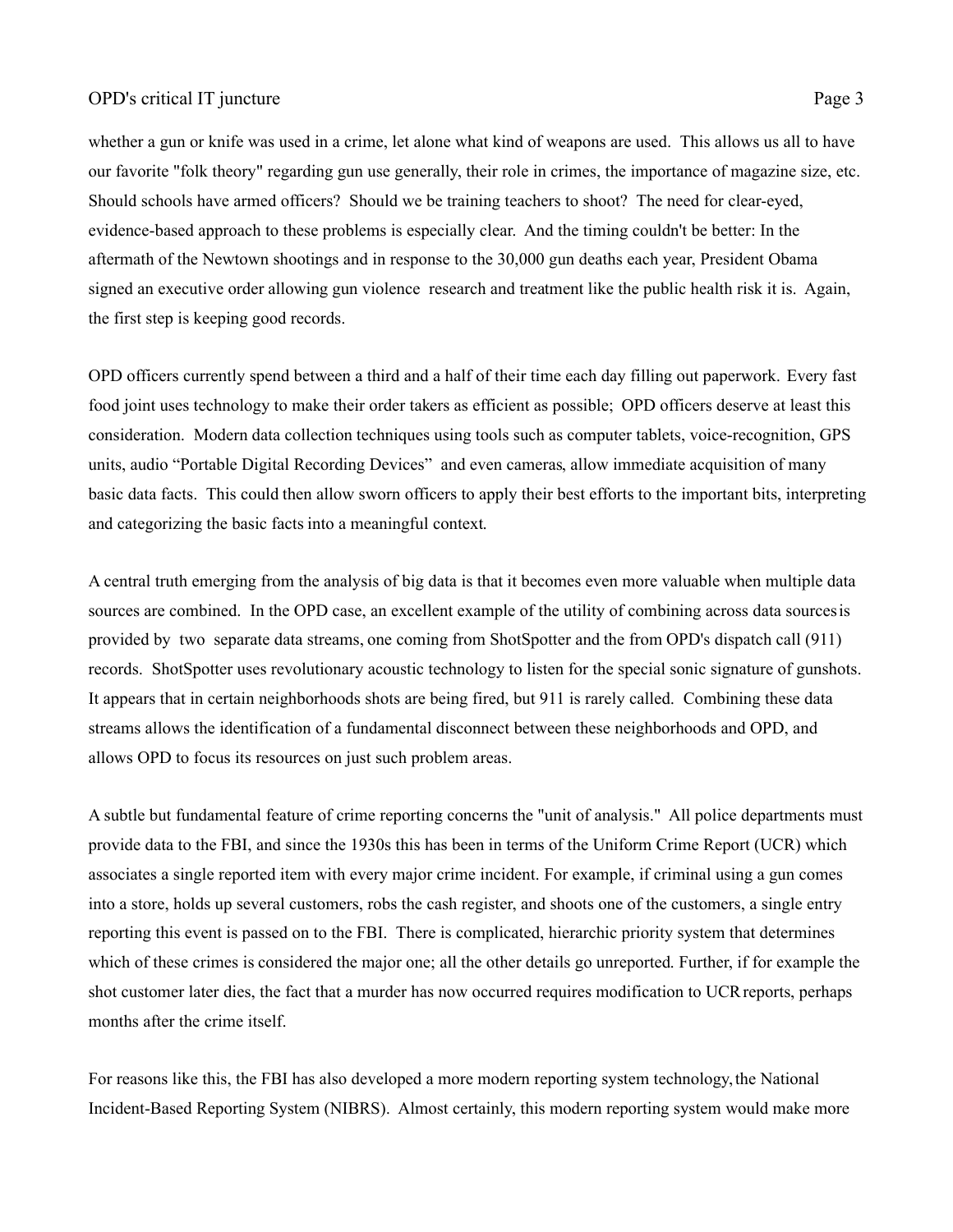accurate reporting by OPD possible. For example, UCR assumes all rapes are of female victims; NIBRS allows both male and female victims. UCR does not differentiate between attempted and completed offenses; NIBRS does. And in NIBRS, multiple crimes can be reported as offenses within the same incident. As of June 2012, 32 states have been certified to report NIBRS to the FBI<sup>[4](#page-3-0)</sup>. Switching reporting standards like this is never easy, but a move to NIBRS as part of OPD's broader IT overhaul would let Oakland fully participate in modern policing efforts.

There will certainly be new threats as new data is collected and more of it made publicly accessible. For example, as additional information about the guns being used in crimes becomes publicly available, the relative value of these weapons both locally and in remote jurisdictions could be affected. There will also always be a complicated balances between information collected to support public safety, and privacy restrictions. One simple example concerns crimes which, because they involve children, domestic disturbances, or sex crimes, have had some of their details redacted prior to publication. Currently, separation of these sensitive fields from the rest of the data depends on careful manual attention by OPD staff. These activities are performed by people with many other responsibilities, under time pressure, with personnel changing along the line. It is no wonder that facts that should not get out sometimes do, or that overly broad filters are applied, just to be safe. While the basis for any particular redaction can be argued, the implementation of these data filters needs to be carefully analyzed and developed into database queries that are clearly articulated and then securely and reliably applied.

### *Who to contact*

What can we do? I encourage you to contact as many of the decision-makers involved as Oakland and OPD get ready to spend a great deal of money on new information technology systems.

- Central to these decisions will be Oakland's city administrator, [Deanna Santana.](mailto:officeofthemayor@oaklandnet.com?subject=OPD%20IT%20juncture) New CIO/CTO administrators and other key staff have been or soon will be appointed. Their relationship with and support of OPD needs will be critical.
- Mayor Quan and the city Council are our primary conduits for citizen input. Council President Patricia [Kernighan](mailto:pkernighan@oaklandnet.com?subject=OPD%20IT%20juncture) and member [Libby Schaaf](mailto:lschaaf@oaklandnet.com?subject=OPD%20IT%20juncture) have been particularly engaged in community efforts on just these issues.
- The fact that OPD is under the NSE makes Judge [Thelton Henderson](mailto:TEHpo@cand.uscourts.gov?subject=OPD%20IT%20juncture) and Robert Warshaw, his courtappointed monitor, another important user of the same data streams. The importance of OPD data

<span id="page-3-0"></span><sup>4</sup> <http://www.jrsa.org/>